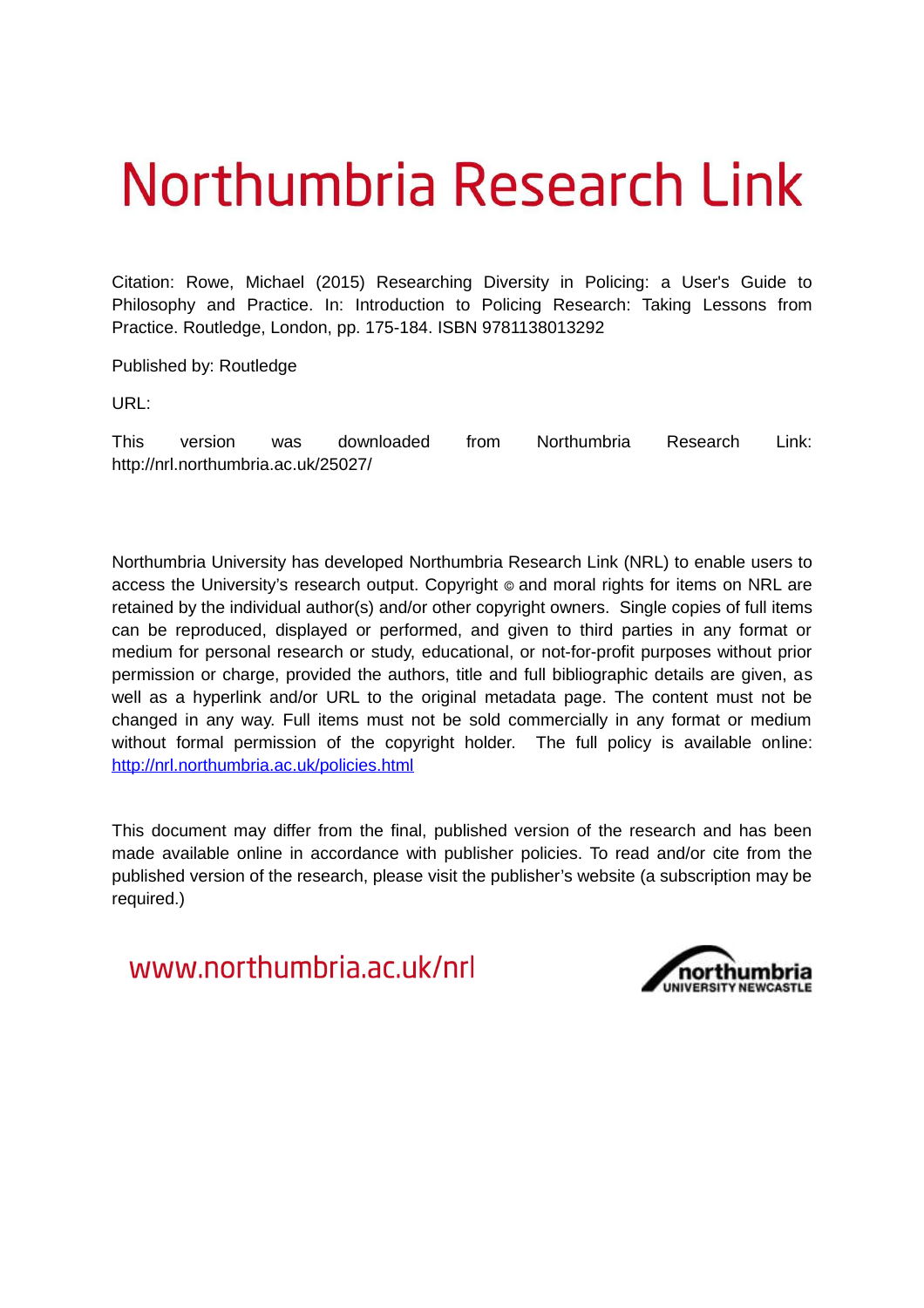## Researching Diversity in Policing: a Users Guide to Philosophy and Practice

Many of the challenges associated with researching diversity within policing reflect more general issues that need to be addressed in order to produce effective research into law enforcement and criminal justice. Much of the discussion in other contributions to this book will be rehearsed in the review of police diversity research developed below. The discussion will focus on key reflections from a series of research projects that I have conducted, sometimes alone and sometimes with colleagues, into police diversity (Rowe and Garland, 2003; Rowe, 2007; Rowe, 2012). As might be expected these studies have incorporated a variety of research methods and have been conducted in different contexts and within a range of police services. The focus below is not on particular challenges but rather a reflection of emerging themes that might represent limitations on research methods. The discussion here focuses on two related problems for those interested in researching diversity in policing. First, a significant methodological task needs to be overcome in terms of gathering valid data that authentically represents the values, attitudes and behaviour of police staff in relation to diversity. This is presented here as a problem of access in the broad sense of investigating issues that research subjects might rather not reveal. Some of this problem is similar to wider challenges of negotiating access in institutional terms of trying to 'open up' subject matter that powerful interests might prefer remain hidden. This is a problem for those wishing to study attitudes toward race and ethnicity, gender, sexuality (Jones, 2015) and so forth within policing but it is similar to those challenges faced by social scientists interested in corruption and malpractice in law enforcement (Rowe, Westmarland and Hougham, 2015) or sex in prisons, as a recent Howard League project discovered (Howard League, 2014). The issues moves beyond formal institutional access, however, to incorporate the challenge of enabling, encouraging and persuading individual research respondents to divulge their subjective attitudes towards topics that are highly sensitive in the contemporary 'culture wars' of contemporary policing (McLaughlin, 2007). It is argued that observational methods can offer advantages in terms of getting meaningful access to the subjectivities of police work that is more difficult to establish using other methods. The second broad set of problems considered below is conceptual and applies to all methods since the nature of 'diversity' itself is often poorly considered and tends to be treated simplistically in terms of discreet categories. Before reflecting on the ontological status of diversity and the impact that has for research methodology the issues of access and validity is considered.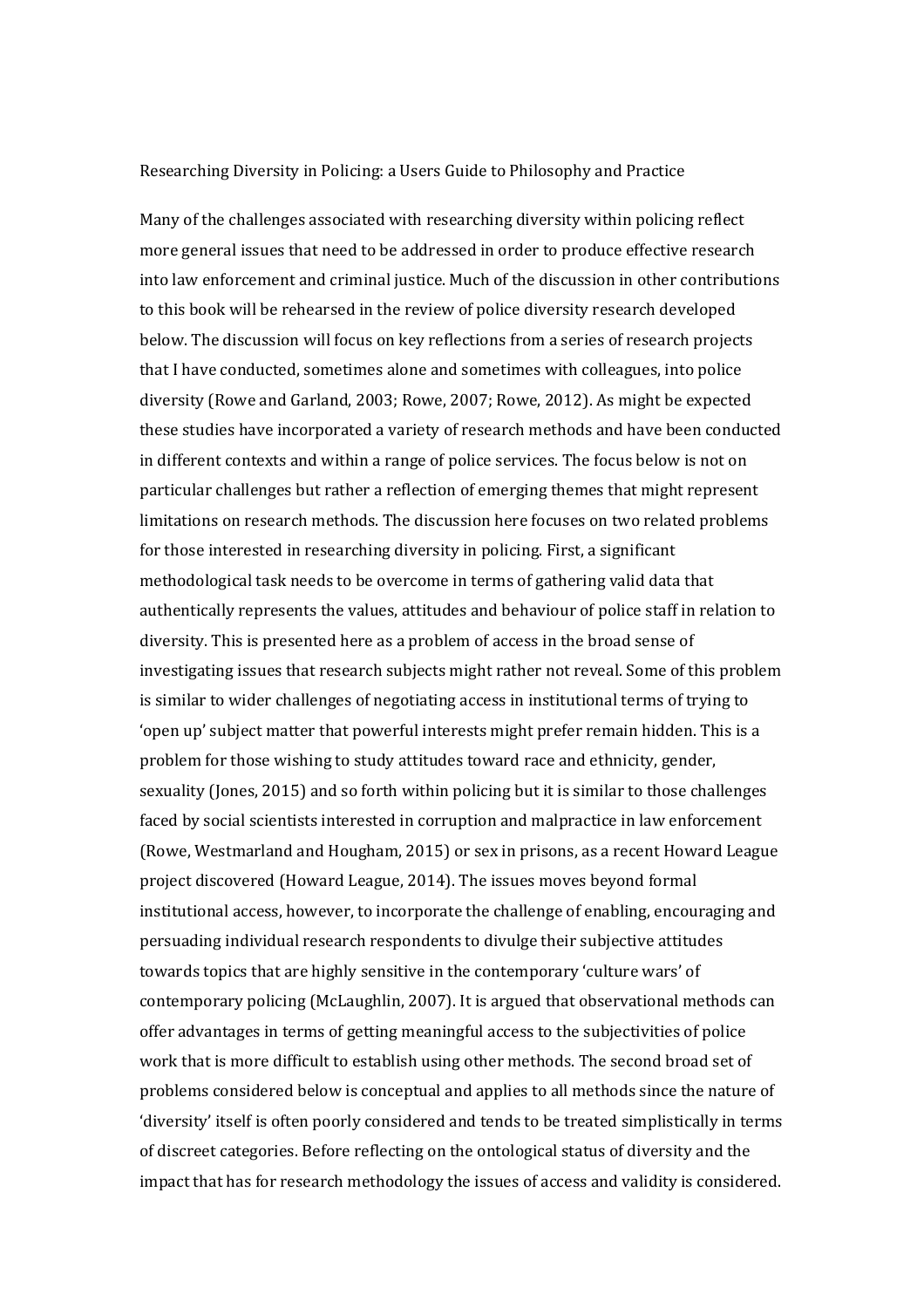## **Access all areas?**

A common challenge for all social researchers is that of access to respondents. Much of the research methods literature provides guidance on strategies to secure access in official institutional terms (. Often having formal agreement for access to research subjects is a pre-requisite for funding applications and university and criminal justice research ethics committees are also likely to seek assurances that researchers have access arranged in these terms. This might be considered macro-level access; negotiated at a high level and subject to contractual and legal rules relating to matters such as data protection and intellectual property rights. Political, institutional and other factors contribute to a climate in which the negotiation and confirmation of access might often be beyond the control of the researcher or their counterpart in the police service or other party to the intended study. For the university researcher, Graduate Schools, legal offices, ethics committees, and health and safety regulations might be involved in establishing the conduct of a study in discussion with their counterparts in police services. Changing management priorities, budgetary considerations or the arrival of new personnel can put access to research subjects in jeopardy.

During the final few weeks of a period of months in which I had been negotiating macrolevel access to a police service a television documentary was broadcast revealing police officers gambling while on duty, ignoring public calls for help and generally behaving badly. The footage had been taken surreptitiously using covert methods that university (and other professional) researchers would have found very difficult to get cleared by an ethics committee (see Skinns et al in this volume)<sup>i</sup> . In this particular situation the broadcast of the documentary did not scupper the research I had been negotiating, at least not in formal macro-level terms. The police service concerned did not seek to renegotiate or withdraw the access we had agreed before the media storm had broken.

Access, however, must also be negotiated at meso- and micro-levels and in these terms, the research may have been made more difficult because of the TV exposé. This particular project had as a research objective to better understand the routine operational decision-making of frontline police officers. For this reason there were many police officers in the research project who were subjects from whom informed consent had to be sought. In a sense, 'access' to each of them had to be secured, if I was to understand what shaped their decision-making. While formal authorised access is an important pre-requisite for much police research it is also clear from the literature, and my experience bears this out, that access needs to be constantly renegotiated and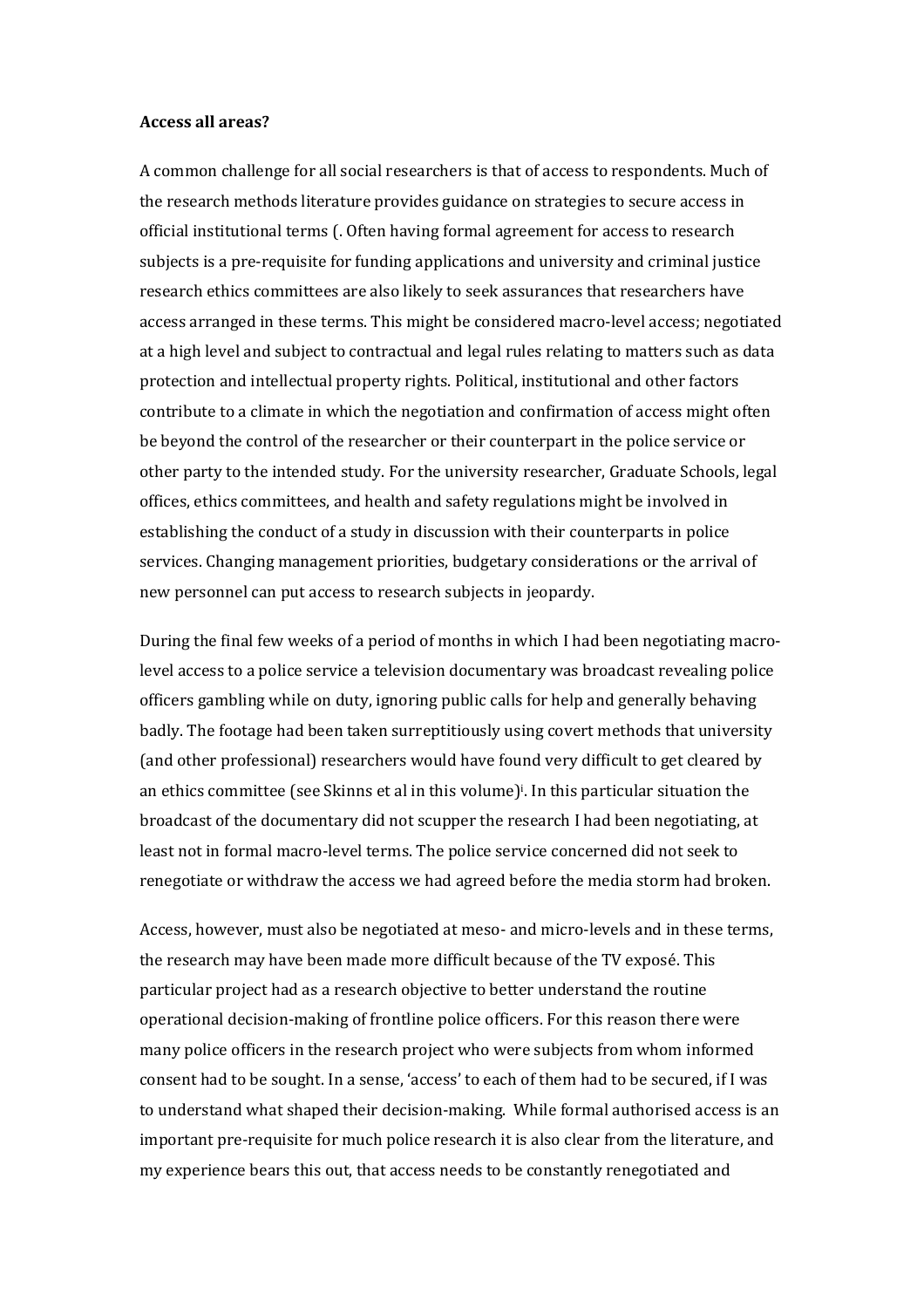renewed. At the meso-level this means that getting meaningful access to subjects and data requires negotiating with gatekeepers in middle-management positions. Even with formal macro-level access agreed other staff must understand and feel inclined to facilitate what is required. The one-time formal requirement might be a time-consuming and frustrating challenge, but access is not 'done' once the official authorisation is granted by a senior officer. That the Chief Constable has authorised access at the macrolevel might actually make it harder to achieve access at a meso- or micro-level should suspicion be raised that the researcher has been sent by remote senior leaders in pursuit of a hidden agenda. The much-noted tension between frontline and management cops is revealed in the suspicion with which the former respond to researchers perceived to be 'time and motion' researchers or workplace psychologists deployed by HQ. Each research event (interview, survey, observation, etc.) requires establishing access on a micro level in an effort to overcome negative preconceptions.

During this (loosely ethnographic) observational study of frontline police work, which was conducted over a period of more than five months in three police stations within one police service, I had formal authorisation and photo-ID on a lanyard. My official credentials were established; I had access in the 'black letter' macro-level sense that the Chief Constable had sanctioned my work. The formal letter of authority was with my everyday of the study. In some respects, though, this was of marginal importance on a day-to-day level: indeed, not once was I asked to produce the letter to verify myself. The problem of access was much more significant in respect to other factors. At times, for example, access remained a distinct and significant physical challenge. When outside a side entrance to a police station at 5.00a.m., with the front-desk, public entrance to the station closed, I had to 'negotiate access' passed a security gate and through a locked side-entrance when the shift sergeant had not expected that a university researcher would be accompanying officers that morning. Email and other messages had been circulated widely within the service concerned informing staff of my work (this had been a requirement in terms of gaining informed consent from participants) but in practice this had not been read or was not remembered and so my work had to be explained and re-explained very frequently. In many respects this was a matter of negotiating access: research into police culture and deviance speaks of the need to get 'beyond the blue curtain' – a metaphor referring to the difficulty of revealing attitudes, value and behaviour concealed by the cultural norms of police occupation(see chapter by Westmarland , this volume). .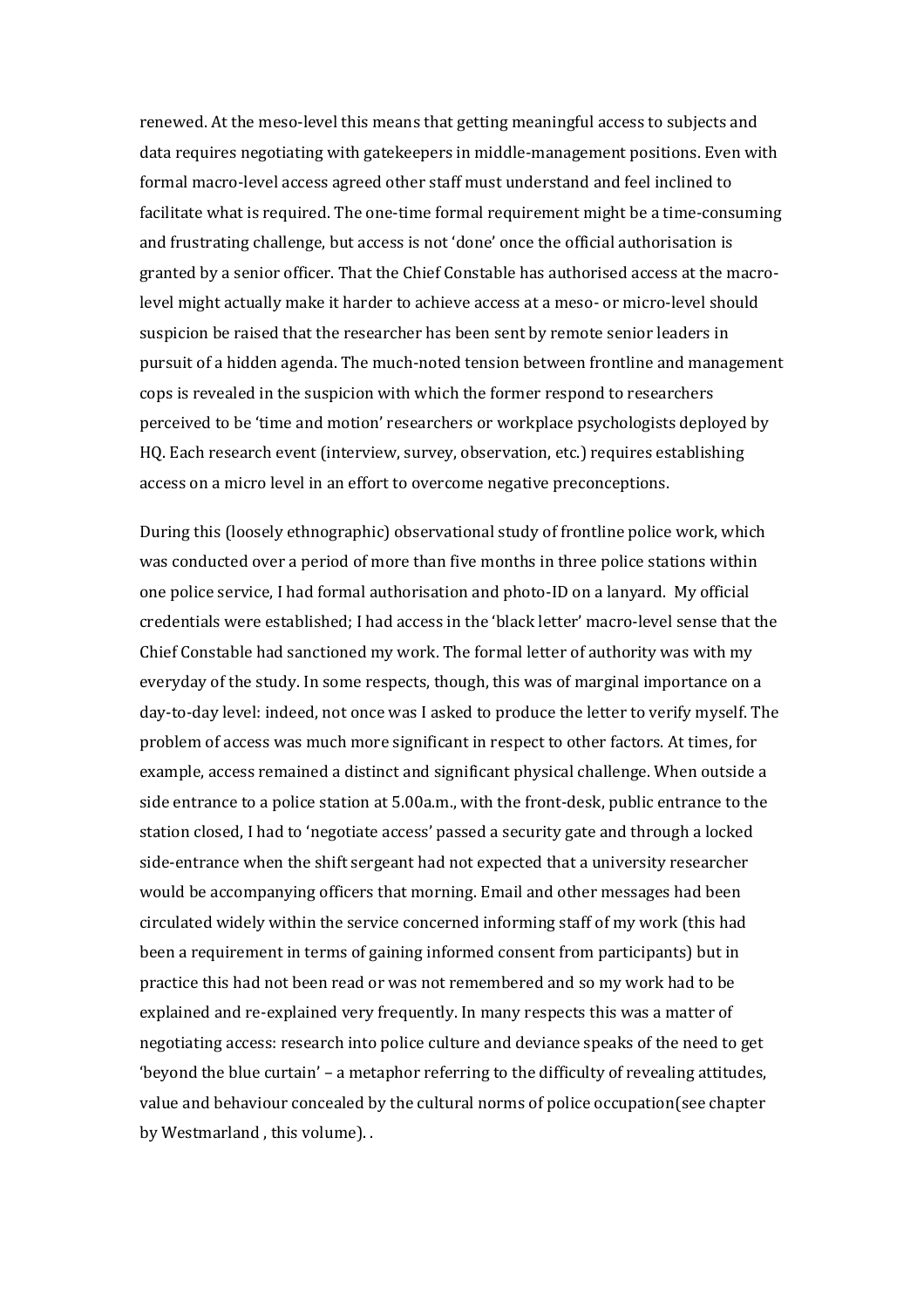Suspicion, incomprehension, and a lack of trust are understandable responses and the challenge of establishing trust and rapport with those being researched is a recurring (and exhausting) requirement for those engaged in such studies. Meeting new officers, civilian staff, colleagues from local authorities and elsewhere in the CJS was an everyday experience and so micro-level access was a constant process of explanation. As I have noted elsewhere, once I discovered that I had been become known amongst officers in one station as 'University Mike', I felt that some degree of trust had been established (Rowe, 2007). However, at a later time in the same fieldwork, two female police officers who had agreed I could accompany during a shift disappeared into the station toilets 'for a quick word', they said to me, and then barely spoke to me for the rest of our time together (Rowe, 2007). This experience illustrates the complexities of access: formally in that instant it was established, I had permission from the chief constable (macrolevel), the area inspector and shift sergeant (meso-level) and the two officers had consented that I could spend a shift with them (micro-level). In reality, though, I had little access that was meaningful in terms of the research objectives of the study, which related to understanding officer perspectives and decision making in respect of routine general duty patrol. Physical access had been achieved that day since I sat in the car and accompanied the officers but little meaningful data emerged (except for a better understanding of the challenges of negotiating access, I suppose).

At almost no point in the study did I hear officers using racist, homophobic or sexist language. It might be, of course, that this was kept from me and that the researcher effect suppressed such expressions. An impact of the diversity agenda within policing (see Jones and Rowe, 2015) that has developed in the wake of the Macpherson Report has been, many have argued, to heighten recognition among police and other organisations that the casual racist banter once accepted among informal occupational subcultures is no longer tolerated. Official policy, diversity statements, and disciplinary codes have combined to make racist epithets, for example, normatively unacceptable. As in other areas of society, the 'surface racism' previously evident in the police service might have become obsolete (as Law (2002) argues has happened in the media and Goldblatt (2014) has argued has occurred in relation to football fandom). Whether this signals broader progress in terms of antiracism is difficult to determine; it does mean that racism, and other forms of prejudice and discrimination, are perhaps more difficult to identify as they become less explicit. This poses challenges to the researcher that can be understood as relating to gaining valid access to data at the micro-level.

Behind the Mask? Over-coming the presentation of self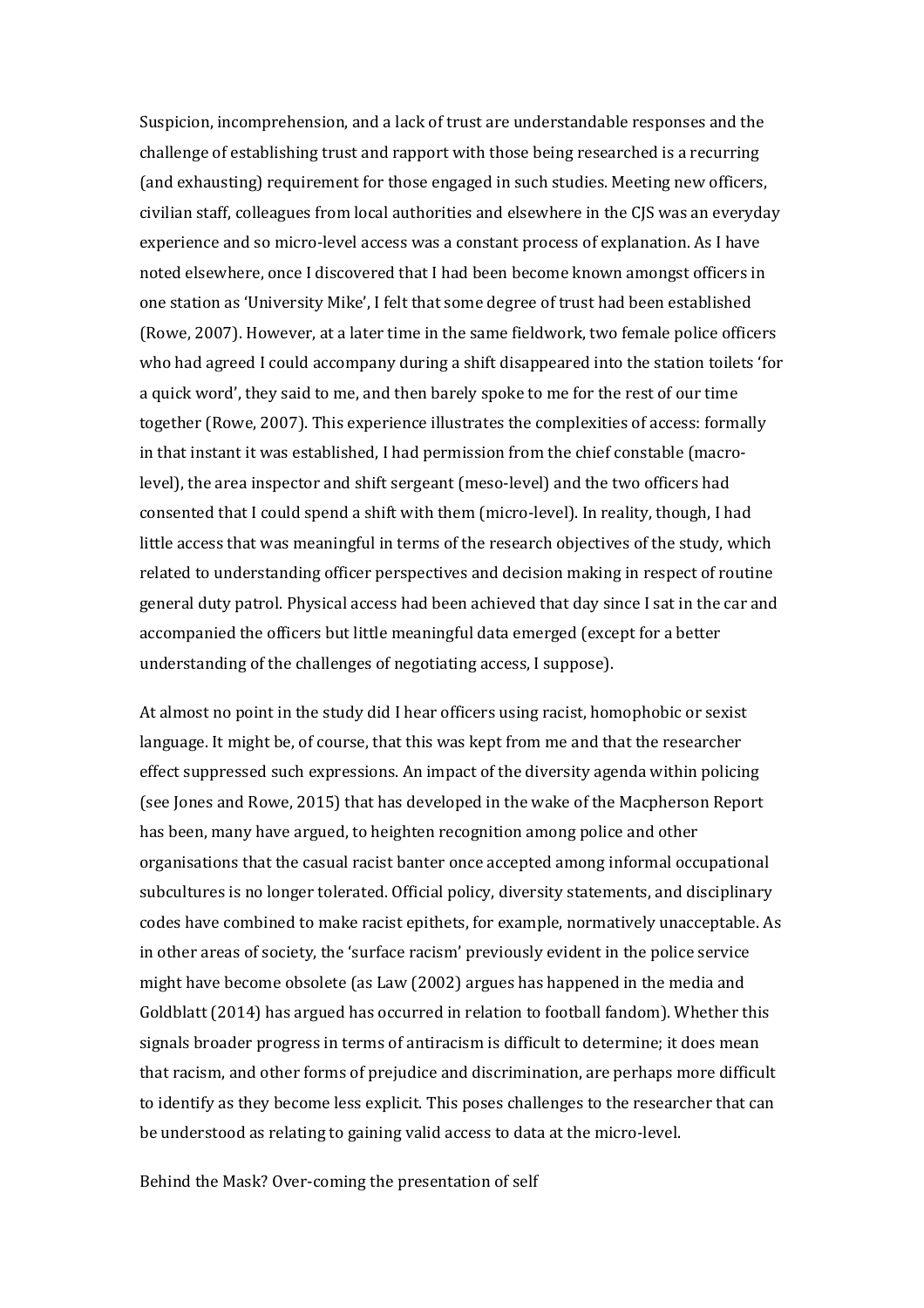One of the difficulties specific to police researchers is that our common interest often is to understand how officers make decisions, how they interpret complex and dynamic situations, and how they communicate with professional colleagues and the wider public. All of these relate, to an extent, to the much-noted phenomenon of police discretion. One of the reasons why discretion is so significant to police work is that it exists in conditions of relative invisibility and this quality also makes it difficult for researchers to get beyond how officers choose to represent themselves and their work.

In terms of the specific challenge of researching diversity in policing yet further obstacles need to be anticipated. Much noted in the literature is the need for social researchers to develop methods and techniques that can get beyond the 'representation of self, whereby respondents - even those not consciously seeking to mislead or obfuscate – maintain an impression of their professional perspective that is perhaps what they feel the researcher might wish to hear, or perhaps reflects established institutional policy and 'tows the company line'. As Reiner and Newburn (2007) noted police officers are often engaged in eliciting information from reluctant suspects, and in gathering, marshalling and presenting evidence to form narrative accounts for forensic and other purposes. Researchers who are interested in understanding the cultural and occupational values that underpin this activity have the difficult challenge that their research subjects tend to be well-versed in techniques used to conceal and obfuscate.

It is in this sense that challenges of research diversity in policing becomes a problem of access, in the sense of getting data that accurately represents the normative cultural frameworks and routine activities of everyday police work. During a series of studies conducted to evaluate the impact of diversity training in police work colleagues and I asked staff about their prior expectations of programmes. Invariably respondents reported that they felt they had not needed to undertake the training because they were not racist and treated all equally (Rowe and Garland 2003). This points to a key difficulty of getting meaningful research data about subjective perceptions, values and attitudes in areas where respondents are self-conscious about what is revealed and are keen to present themselves in what they interpret to be appropriate terms. In this context the 'when did you stop beating your wife' question becomes 'when did you stop being prejudiced, sexist, homophobic or racist?': unlikely to reveal any meaningful data.

This problem is one of access in the broadest sense; the researcher has to overcome significant challenges to gain meaningful data from respondents who are careful, wittingly or otherwise, not to disclose information that might cast them in a bad light.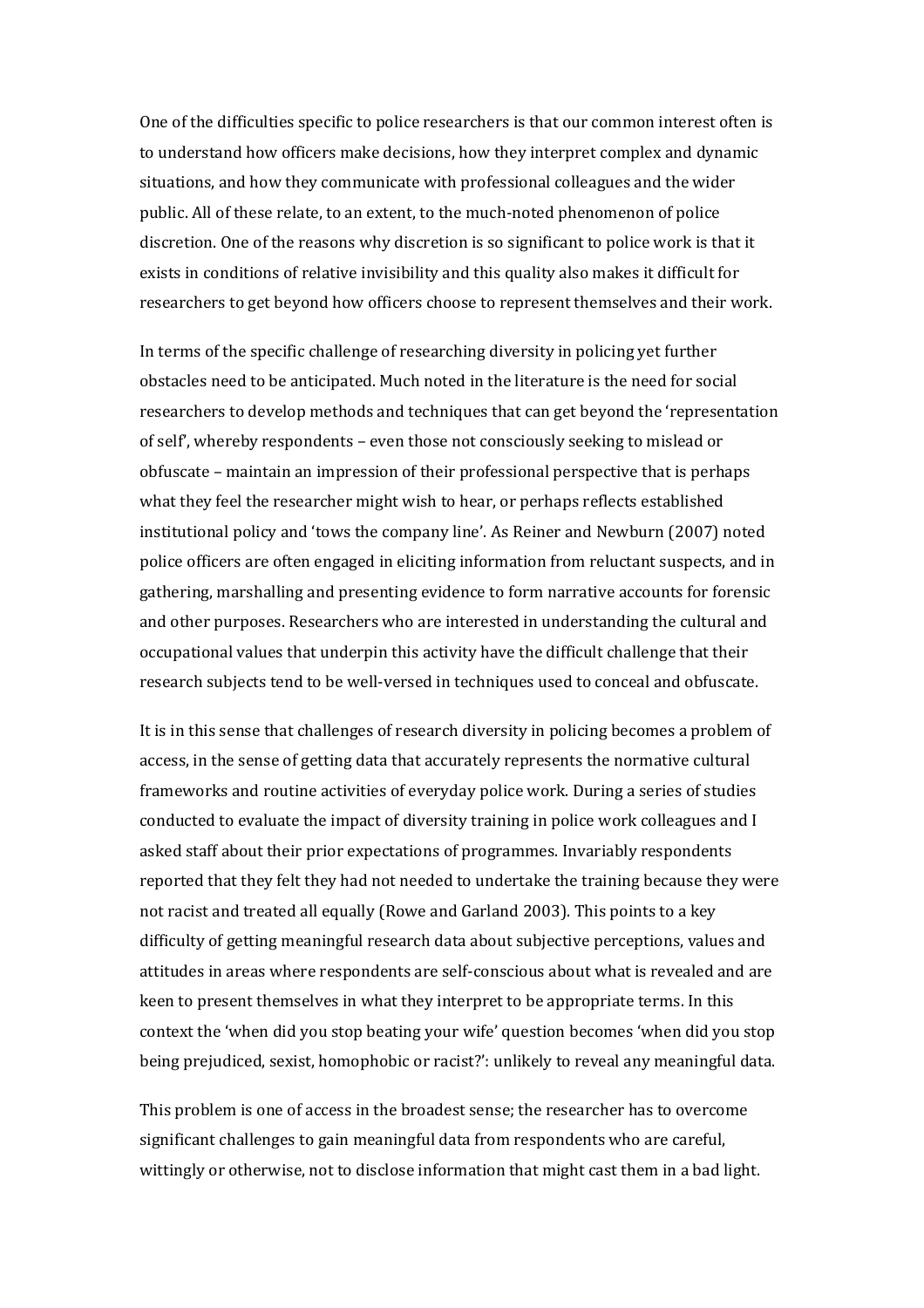This might be overcome through choosing alternative research methods, or by adopting a mixed methods approach such that the weakness of one form is compensated for by others. As many authors have noted (Reiner and Newburn, 2007; Westmarland, 2003 and 2005) it is because of the challenge of representation that police researchers have often adopted observational or ethnographic approaches. Among the classic pieces of police research have been many studies that have used such a methodology; from early groundbreaking work by Skolnick (1966) or Banton (1964) to more recent studies of homicide investigation (Innes, 2003; Bacon, 2013) or practices in custody suites (Skinns 2011). Key advantages of such approaches is that they seek an appreciative approach that is predicated on understanding policing from within, an insider-view of police work and the organisational and occupational cultures that surround it. The lived experiences of minority officers and of women have been captured by researchers who have accessed policing through immersing themselves within the service in such a way that they are able to convey multiple subjective realities of working in that environment. This work has shown, among many other things, how minority officers negotiate their identities in response to hostile police cultures (Jones, 2015).

By adopting ethnographic approaches researchers can get 'behind the blue curtain' and provide valuable insight into the cultural and organisation al practices that influence how policing is delivered in operational terms. The values and attitudes that officers might hold can be related to the working environment in which they are found. A significant example of this emerged from Waddington's (1999) study of police subculture. He found that officers did use racist (and other problematic) language when in the relative privacy of the off-stage policing environment. Perhaps other research methods could have uncovered similar results but the key contribution of this study is that it reshapes understanding by presenting these attitudes as a reaction to workplace pressure and environment, rather than as an indicator of officer behaviour and practice. Interpretation of the behaviour is influenced by a better understanding of the context in which it was enacted.The false seduction of ethnic monitoring

Another major methodological challenge is associated with the considerable body of statistical evidence accumulated through ethnic monitoring practices within criminal justice in England and Wales (but not in many other societies) over recent decades. The history and status of ethnic monitoring is discussed in other places and will not be rehearsed in this discussion (Fitzgerald and Sibbitt, 1997; Rowe, 2012; Young, 2010; Webster, 2007). While the previous paragraphs above explored the difficulties of researching the subjective values and cultural formations of diversity in the police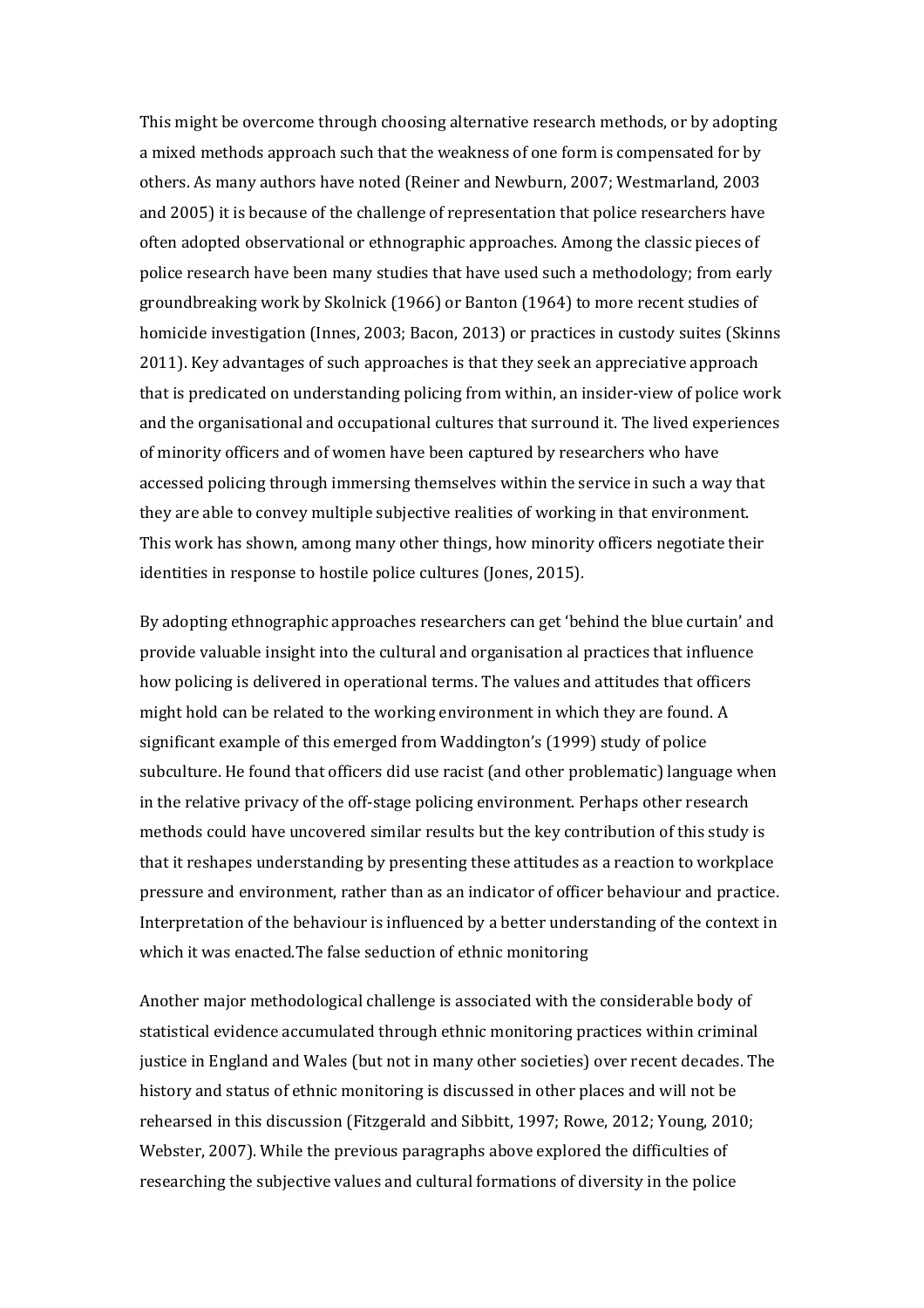service the discussion below is concentrated on apparently objective quantitative data. A mass of statistical data is available to the researchers interested in diversity in policing. Prior to the 1990s such information was hardly collected, and not in the systematic cross-force scale that has become the norm. Compared to previous generations that police researcher can explore patterns of arrest, stop and search, recruitment, retention and promotion, complaints from the public, satisfaction with policing and a host of victim issues in terms of ethnic classifications. The annual Home Office/Ministry of Justice s95 'Race in the Criminal Justice System' reports and the underpinning online data provide a mass of data that can resolve research questions about, for example, the over-representation of minorities in stop and search practice. Whereas accounts of the over-policing of sections of the minority ethnic population were often presented as case studies or on the basis of local studies there is no authoritative data that answers key research questions.

While those researching diversity in policing are advantaged by the plethora of data available at the click of a mouse, methodological caution remains important. The apparently authoritative data is based on a series of ethnic classifications that are problematic. Standard census categories are used such that 16 different ethnic groups are identified (plus 1 'other'). This means that data is gathered, processed, and presented in terms broadly familiar from other analysis of ethnicity and public policy, demography, health and so on. The advantage this offers is off-set, however, by some significant limitations. First, the ethnic classifications are themselves socially, historically and culturally determined. Ethnicity is not a 'natural' category but one that emerges from particular pressures apparent in particular societies at particular times. As with the catalogue of offences labelled as 'hate crime', the terminology used to represent ethnicity reflects political, social and cultural struggle and are contested (Asutosh, 2014). Ethnicity is a fluid, multiple and dynamic concept that cannot be captured in fixed and discrete labels. The terms used in Britain reflect an imperial past and mid-20<sup>th</sup> century migration patterns as citizens of the 'new Commonwealth' settled in the 'mother country'. So, black Caribbean, African, Indian, Pakistani and Bangladeshi categories are used. The latter three are often conjoined as 'Asian'; but that category does not usually include Asians from other parts of that vast continent. Chinese, Malaysian, Indonesian, and Korean people, for example are counted separately from the Asian people from the Indian sub-continent. The comparative police researchers needs to contend with the problem that the same is not true in the United States where the term 'Asian' does tend to include those from the 'far east', but might not include Indians,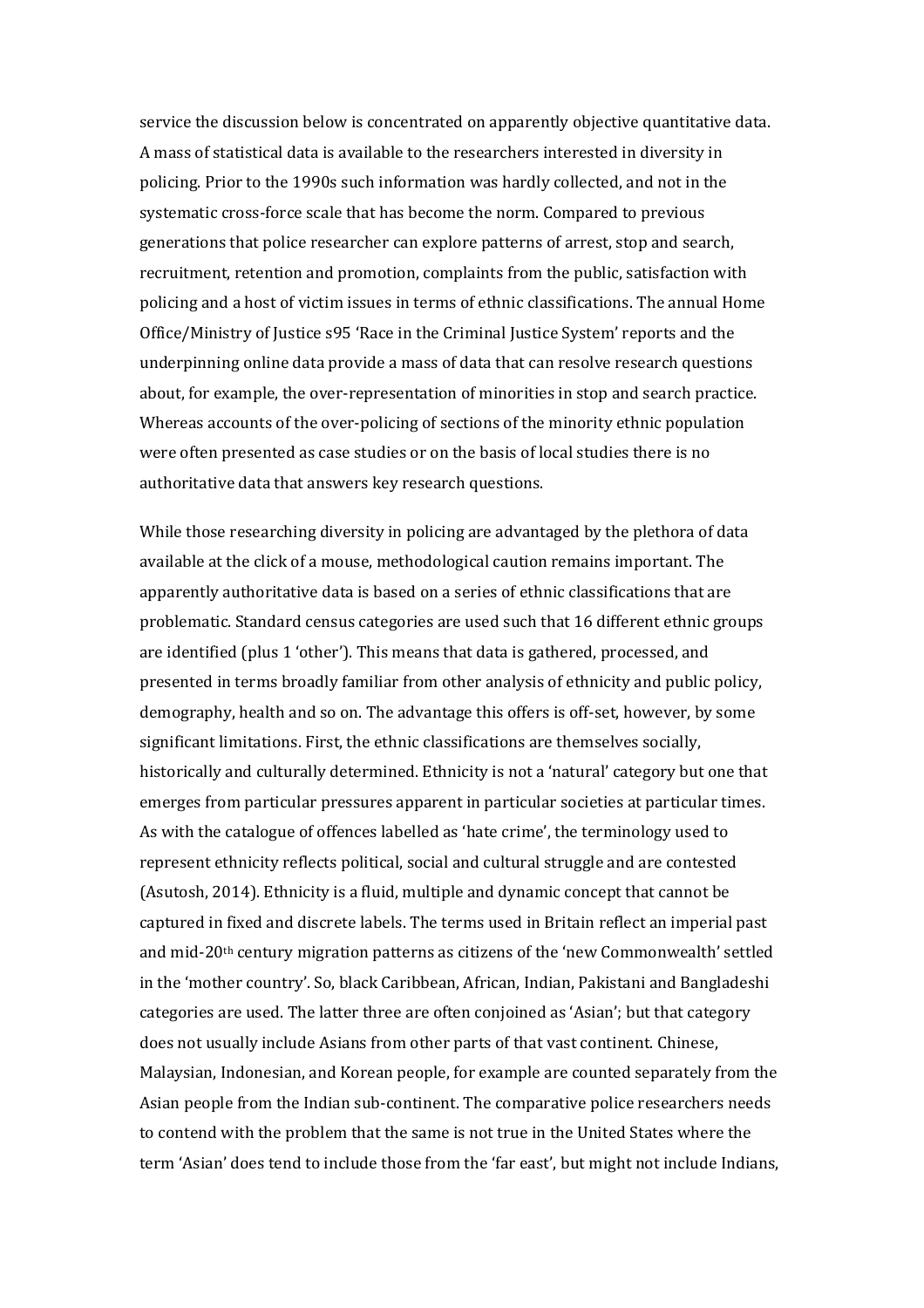Pakistanis and Bangladeshis. More methodologically problematic still, US data tends to distinguish between 'race' and 'ethnicity'; which means that comparing the experiences of African Americans (the 'black race') with Koreans (treated as an ethnic group) becomes problematic.

New migrants, some of whom face particular challenges in terms of policing and criminal justice, such as those from eastern Europe do not feature at all as distinct groups. Polish or Romanian communities are amalgamated into the 'white' category along with Irish, Australian and Canadian people. An indication of how complex this becomes is that people from those latter countries who are black or aboriginal would not then (presumably) count themselves as 'white' and so might end up recorded as 'black other': an ethnicity that nobody would presumably self-select.

Problematic though the statistical data collected on this basis might be, it could nonetheless by claimed that at least there is some quantitative data to work with. That is not true for other elements of diversity. Gender is widely monitored, as is age, but sexual orientation and mental health are not. The reasons for this are not necessarily clear, but critical social science researchers ought to consider why these elements of diversity are not considered significant enough to warrant the same (albeit imperfect) degree of monitoring as others. There is a danger that research implicitly accepts that 'ethnicity' is a proper variable for consideration and that other factors by extension are not. The explanatory power of ethnicity is elevated in ways that might mean other factors are marginalised. Most significantly, the total absence of data relating to the class or socioeconomic position of those dealt with by the police requires a fundamental debate about the role of the police and the criminal justice system in a society with enduring stratification and a panoply of related inequalities.

In conclusion, the limitations of statistical representation of ethnicity and the false assumption that an ascribed ethnic identity can be considered in isolation from other social, cultural, political and demographic aspects of identity all suggest that ethnographic approaches might be preferred. Certainly many classic policing texts have been based on this method, and some recent studies have successfully used this method (see, for example, Westmarland, 2002; Fassin, 2013). There are, though, several reasons to be cautious and to continue to adopt a mixed-methods approach in favour of elevating one strategy to superior status. Notwithstanding the limitations of data that seeks to represent ethnic or 'racial' identity, ethnographic or non-participatory observational studies face challenges in terms of access (as sketched above) and also in terms of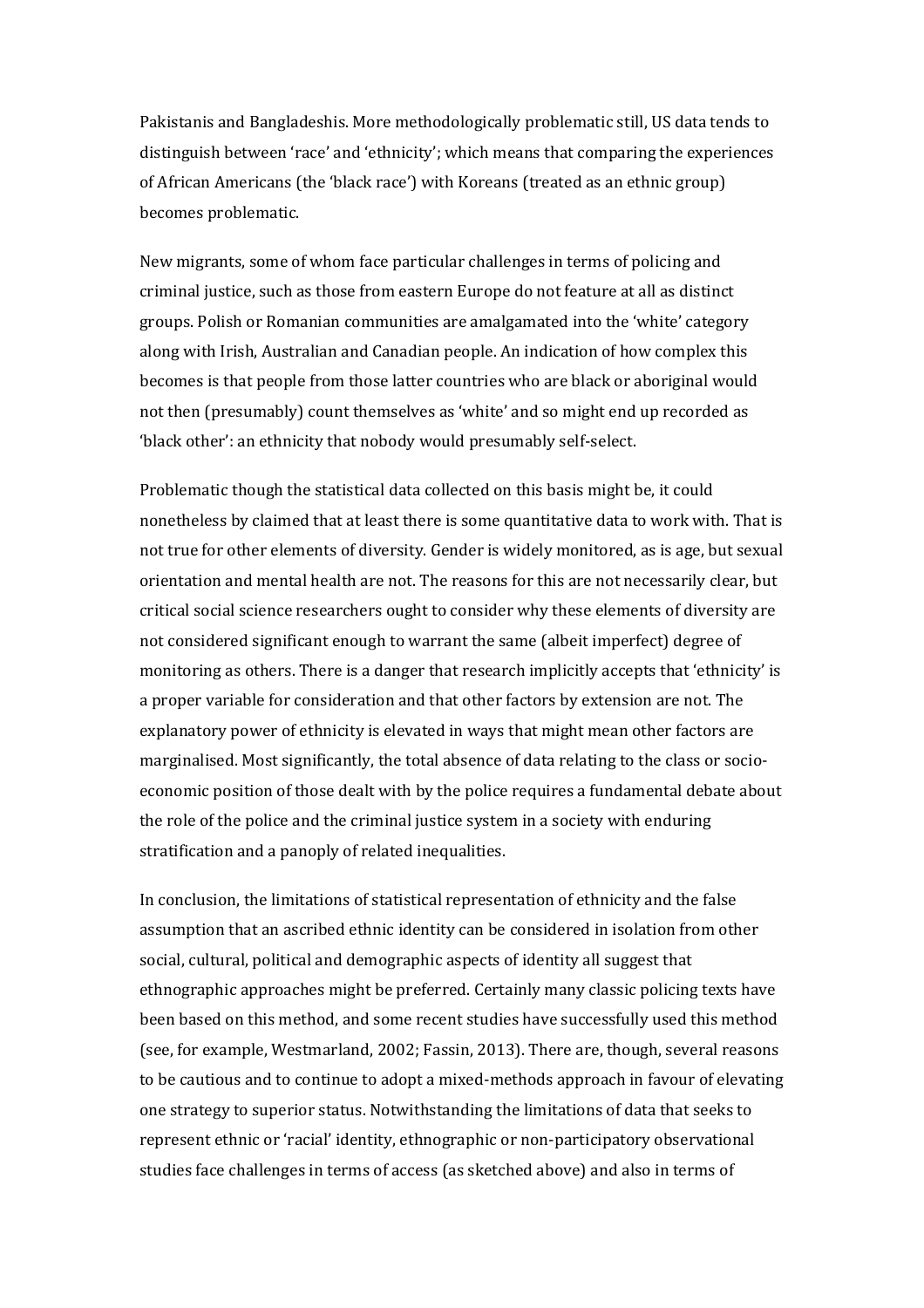generating results replicable to other environments. In addition are a host of challenges of a logistical kind: time and resources, for example, are difficult to secure. Even if the usual research funding problems can be overcome it might be difficult to reconcile lengthy periods in the research field with other demands on academic researchers seeking to develop other requirements of an academic career.

In the end these are not simply questions about methodology or the technical operational challenges of researching diversity in policing. Those questions are important – vital – to effective critical research but they must be understood in terms of the wider structural, power and political context in which social science is continued. Funding opportunities, questions of institutional access, ethics and research governance do not operate in environments elevated from these broader social foundations. Consideration of questions of methodology soon require that the researcher pays attention to these fundamental challenges.

## *References*

Ashutosh, I. (2014) 'From the Census to the City: Representing South Asians in Canada and Torontoǯ, *Diaspora*, 17: 130-148.

Bacon, M. (2013) 'Dancing Around Drugs: Policing the Illegal Drug Markets of the Night-Time Economy in England and Wales', in Ponsaers, P., Saitta, P. and Shapland, J. (ed.) *Getting By or Getting Rich? Formal, Informal and Criminal Economy: An Outlook on Northern and Southern Europe*, Den Haag: Eleven International Publishing, 261-283.

Banton, M. (1964) *The Policeman in the Community*, London: Tavistock Publications.

Fassin, D. (2013) *Enforcing Order: An Ethnography of Urban Policing*, Oxford: Wiley Publishing.

Fitzgerald, M. and Sibbitt, R. (1997) *Ethnic Monitoring in Police Forces: a Beginning,* London: Home Office.

Goldblatt, D. (2014) *The Game of Our Lives: The Meaning and Making of English Football*, London: Viking Books.

Haggerty, K. (2004) 'Ethics Creep: Governing Social Science Research in the Name of Ethicsǯ, *Qualitative Sociology*, 27: 391-414.

Hall, S. (2012) *Theorizing Crime and Deviance: A New Perspective*, London: Sage.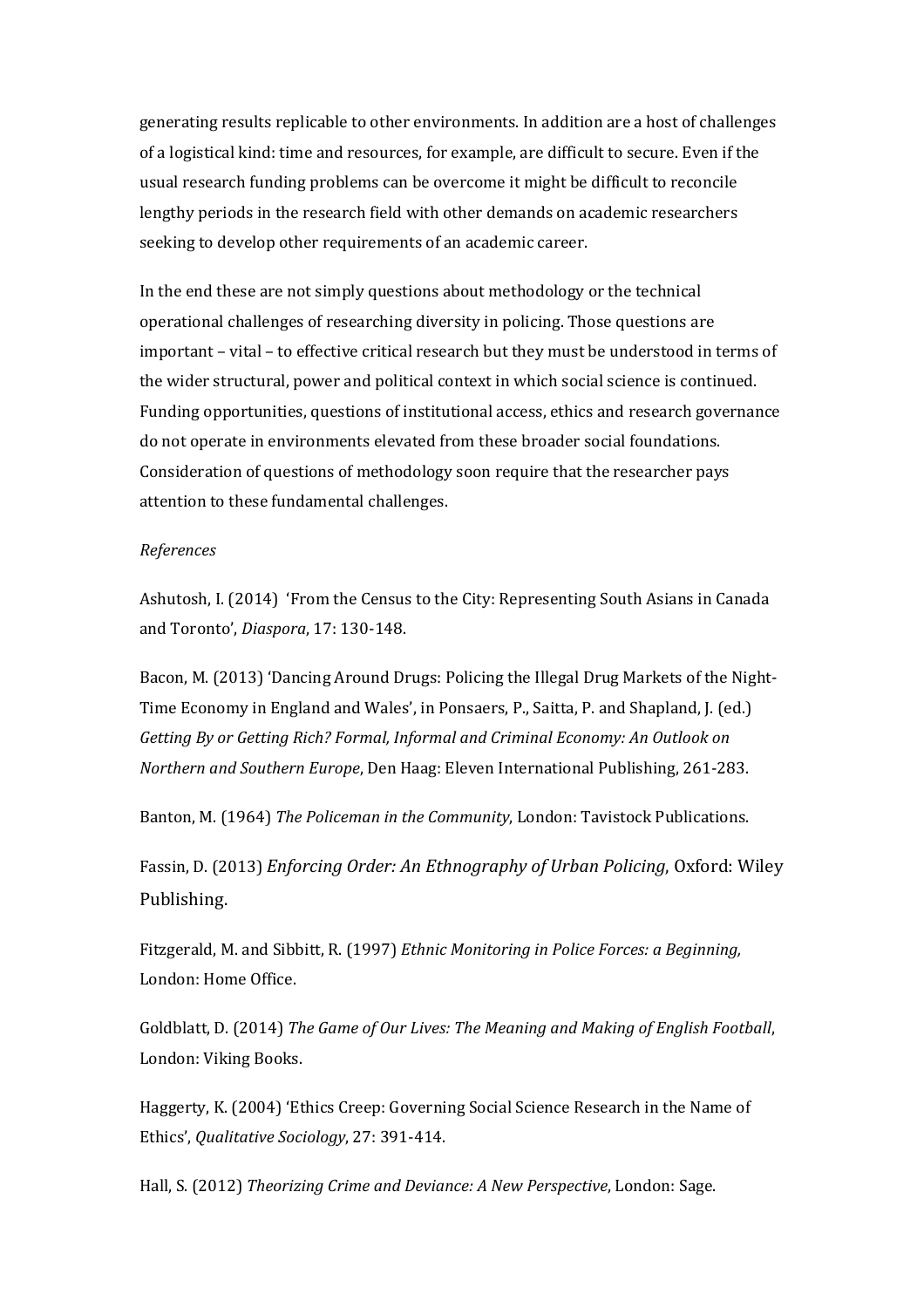Howard League (2014) *Ministers Urged to Investigate Prison Rape*, news release, 15 September, [www.howardleague.org/prison-rape/.](http://www.howardleague.org/prison-rape/)

Innes, M. (2003) *Investigating Murder: Detective Work and the Police Response to Criminal Homicide*, Clarendon Studies in Criminology. Oxford: Oxford University Press.

Jones, M. (2015) 'Who Forgot Lesbian, Gay, and Bisexual Police Officers? Findings from a National Surveyǯ, *Policing*, 9: 65-76.

Jones, M. and Rowe, M. (2015) 'Sixteen Years On: Examining the Role of Diversity Within Contemporary Policing', *Policing*, 9: 2-4.

Law, I. (2002) *[Race in the News,](http://www.palgraveconnect.com/pc/doifinder/10.1057/9780230509993)* London: Palgrave Macmillan.

McLaughlin, E. (2007) 'Diversity or Anarchy? The Post-Macpherson Blues', in Rowe, M. (ed) *Policing Beyond Macpherson*, Cullompton: Willan Publishing.

Reiner, R. and Newburn, T. (2007) 'Police Research' in *Doing Research on Crime and Justice*, King, R. and Wincup, E. (eds) second edition, Oxford: Oxford University Press.

Rowe, M. (2007) 'Tripping Over Molehills: ethics and the ethnography of police work', *International Journal of Social Research Methodology, Theory and Practice*, 10(1): 37-48.

Rowe, M. (2012) *Race and Crime: A Critical Engagement*, London: Sage.

Rowe, M. and Garland, J. (2003) "Have You Been Diversified Yet?' Developments in Police Community and Race Relations Training in England and Wales', *Policing and Society*, Vol. 13., No. 4, pp.399-411.

Rowe, M., Westmarland, L. and Hougham, C. (2015) 'Getting Behind the Blue Curtain: Managing Police Integrity', in Lister, S. and Rowe, M. (eds) Accountability in Policing, London: Routledge.

Skinns, L. (2011) *Police Custody: Governance Legitimacy and Reform in the Criminal Justice Process*, Cullompton: Willan.

Skolnick, J. (1966) *Justice Without Trial: Law Enforcement in a Democratic Society*, New York: John Wiley & Sons.

Waddington, P.A.J. (1999) 'Police (Canteen) Sub-Culture – an Appreciation', *British Journal of Criminology*, 39: 287-309.